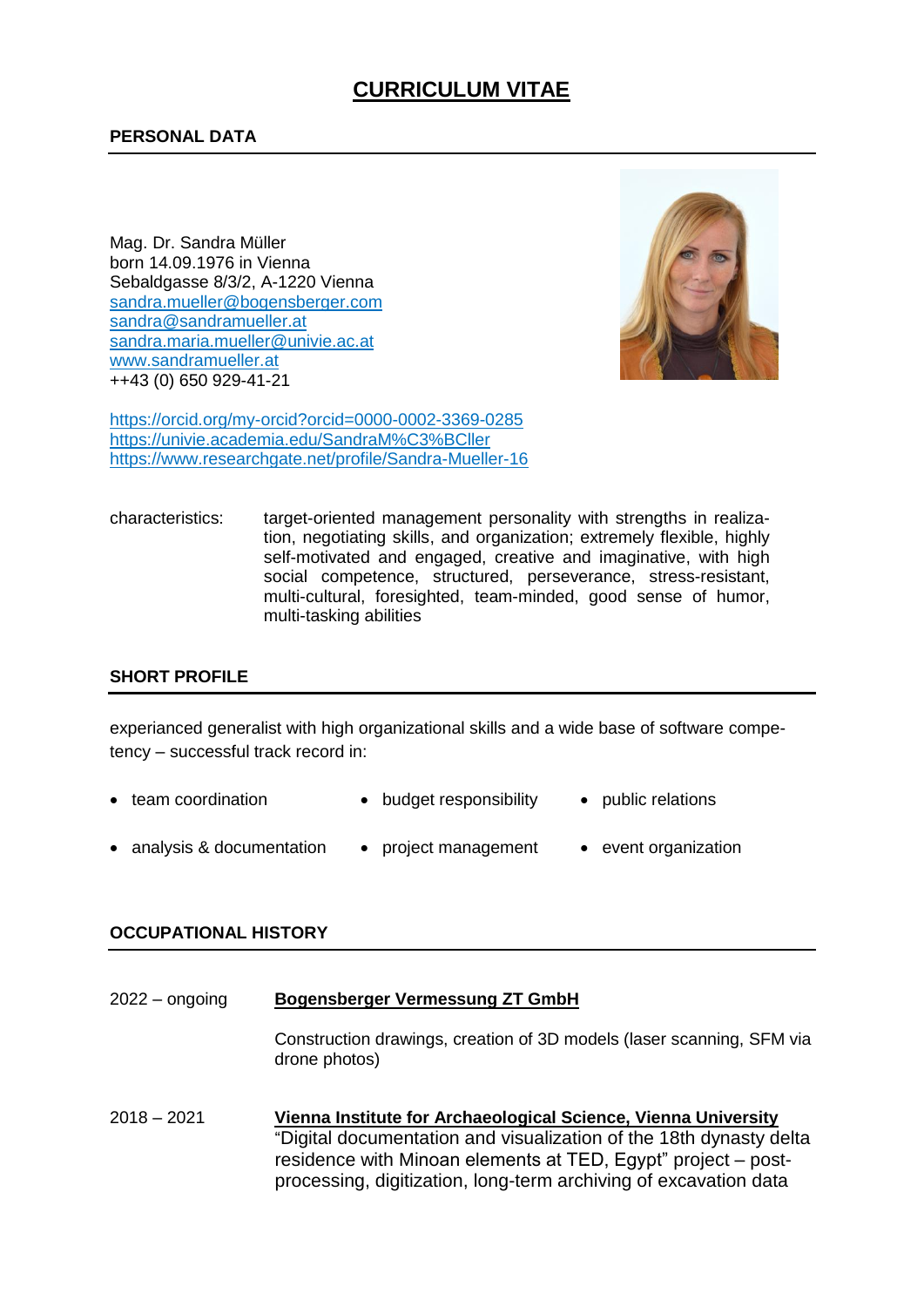tasks:

- data collection
- georeferenzing, digitization, interpretation of old excavation data (GIS Map+Scene)
- handling of missing information and inconsistencies
- import of external databases into GIS
- transferring the GIS database into a GEO database
- sequencing of the site stratigraphy (HMC<sup>+</sup>)
- virtual 3D-reconstructions (3D Studio Max)
- writing of reports, publications, presentations
- organization of project homepage and social media

#### 2018 – 2019 **7reasons Medien GmbH, Vienna**

3D reconstructions for several archaeological projects

### 2017 – 2018 **CDM Smith, Egypt**

USAID for Egypt: groundwater project for Kom Ombo Temple

tasks:

- archaeological building assistance
- rescue excavation
- writing of reports

#### 2017 – 2018 **Austrian Academy of Science, Institute for Oriental and European Archaeology, Vienna**

Autocad post-processing of old excavation data from Tell el-Daba/Egypt

#### 2015 – 2017 **Ludwig Boltzmann Inst. for Archaeological Prospection & Virtual Archaeology, Vienna**

"A Puzzle in 4D" project – workflow development for post-processing, digitization and archiving of incomplete excavation datasets as well as long-term archiving with open access online

tasks:

- interface between 2 institutes (LBI ArchPro & Institute for Oriental and European Archaeology)
- digitization and quality analysis of old excavation data as well as interpretation of inconsistences
- workflow development for the handling of missing information as well as connecting them to existing information
- reconstruction of excavation-stratigraphies and their sequencing through the build-up of a Harris Matrix
- virtual 3D-reconstructions with different software programs
- collaboration on the build-up of a geodatabase
- writing of reports, publications, presentations, lectures
- collaboration and event representative as well as Arabic press releases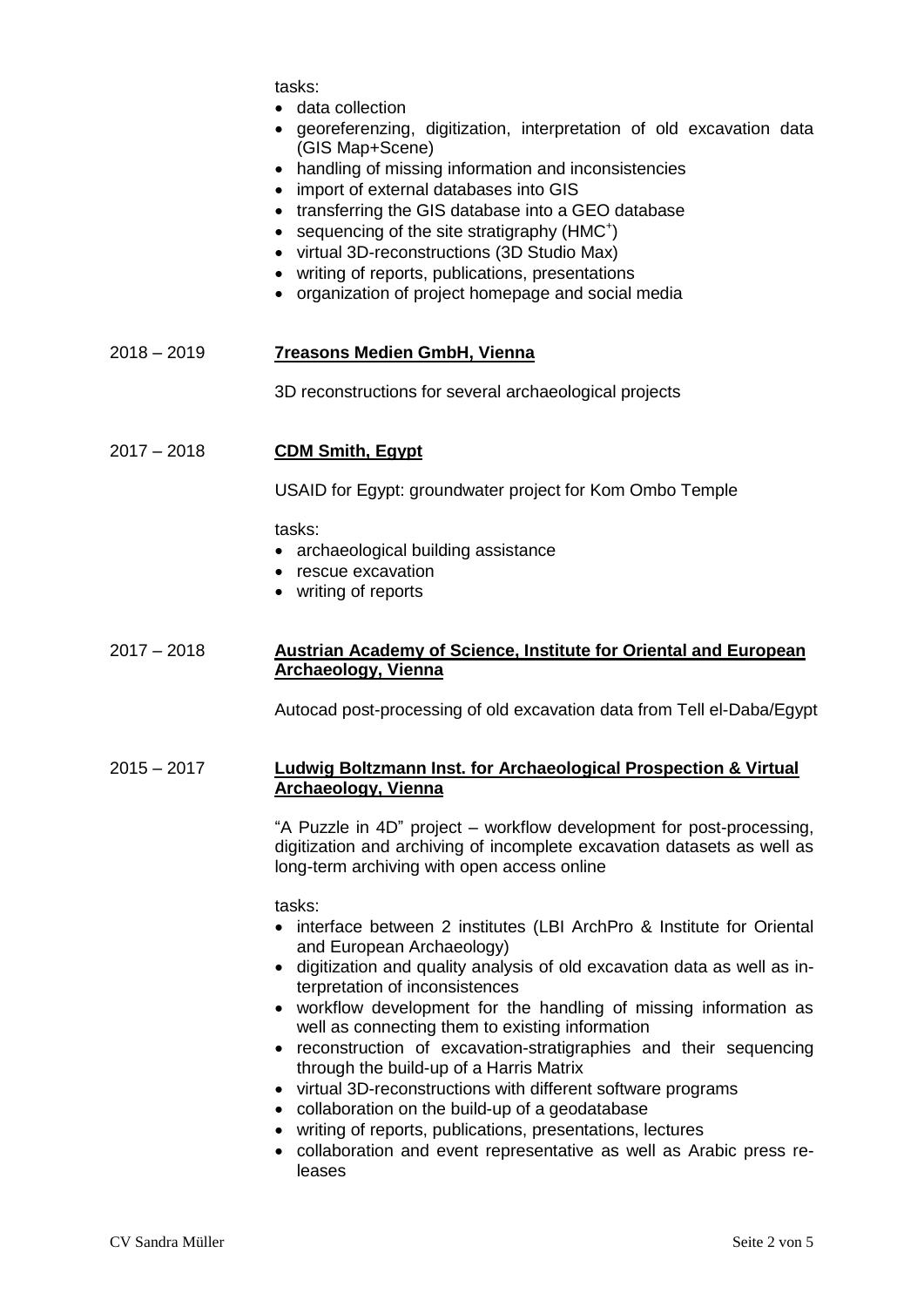- different communication tasks and PR for events of the institute (long night of research; Archaeology 2.0)
- preparation of project proposals including time and budget responsibility
- conference participation in the home country  $(10<sup>th</sup>$  International Congress on the Archaeology of the Ancient Near East; 48<sup>th</sup> permanent conference of Egyptologists (SÄK))
- temporary field missions magnetic and georadar
- participation at the LBI ArchPro-Summer School on advanced archaeological prospection, documentation and interpretation for cultural heritage management

## 2004 – 2021 **Austrian, German, Swiss Archaeological Institute, Cairo and University of Vienna and Tübingen as well as Archaeology-Service Vienna**

archaeological excavations and related tasks in Egypt (e.g. Giza, Luxor, Aswan) and Austria

#### tasks:

- field-director with discretionary power, workmen-selection and teamcompilation
- project management with time and operation scheduling as well as resource-coordination and control
- organization, scheduling, cost-calculation of accommodation, timing of arrivals and departures, visa affairs and diverse permissions
- public authorities contacts concerning concessions, military approval and security applications
- press and public relations as well as supervision of the interested public (DEO (Deutsche Evangelische Oberstufe) Desert Day 2015 in Dahshur; international visitor tours in Saqqara South and Dahshur)
- organization, planning and execution of the Archaeo-Training for inspectors of the Egyptian Ministry of Antiquities for prevention against illegal looting
- lectures at Helwan University, Cairo for the Heritage Conservation and Site Management of BTU Cottbus on behalf of the German Archaeological Institute, Cairo
- publications, layout formatting, press-releases, preliminary excavation reports
- German-Arabic TV-documentation "SciTech" with ON-TV and Oman-TV concerning preservation of cultural heritage; broadcasted spring 2015 and via Youtube: <http://youtu.be/yr7KR7qbegk>
- lectures and presentations within the performance of the German Archaeological Institute, Cairo
- first-aid for finds, find-administration and registration as well as partial cleaning, packing and storing
- pencil-drawings of small-finds including shades, ink drawings for publications, computer-assisted re-drawings of pottery including sections
- object and find descriptions for catalogues and inventory lists
- field documentation: writing, drawing photographing, measuring; including the setting of new bench marks
- supervision and education of students during excavations and introduction to the daily field routine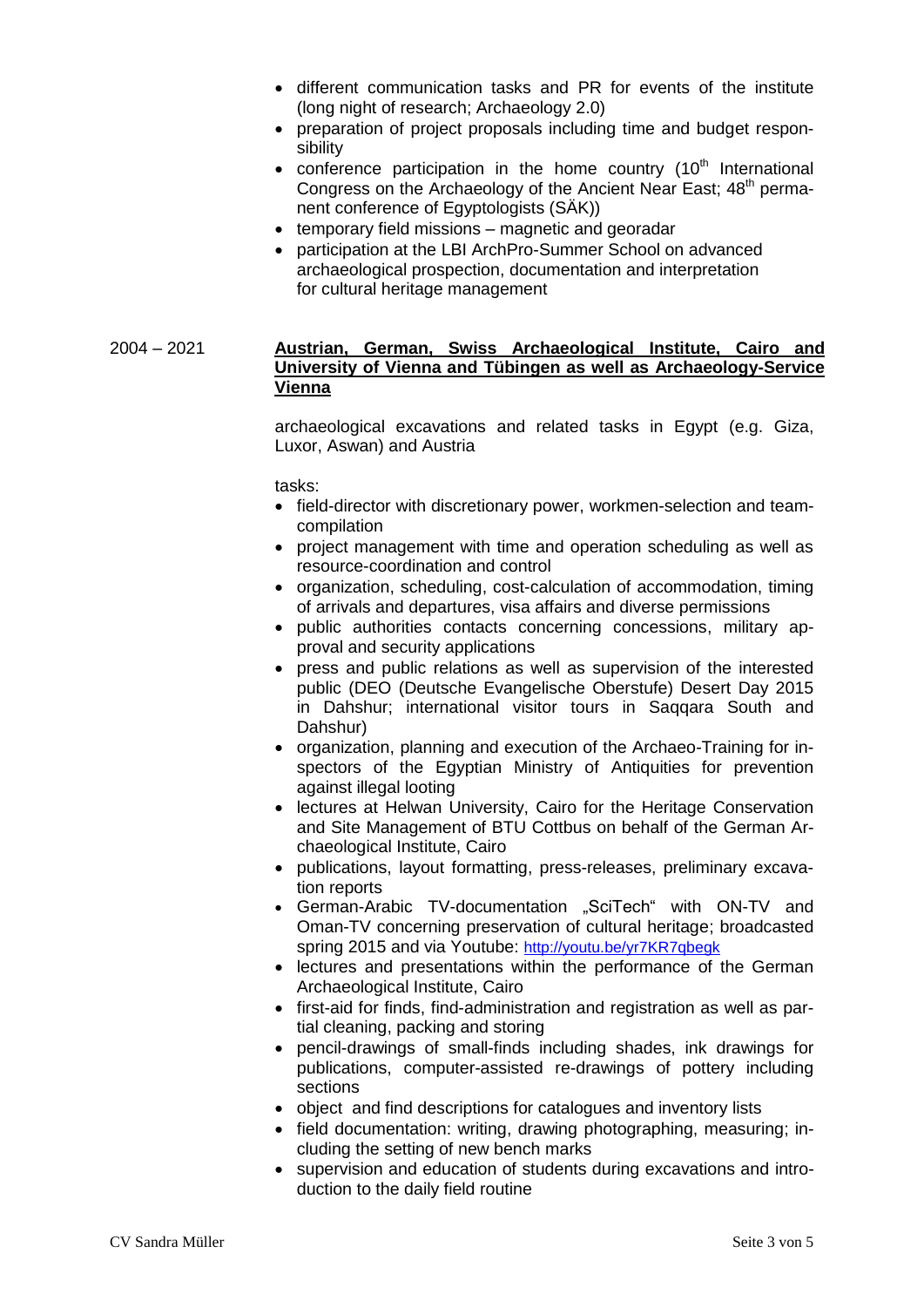- participation on conferences (e.g. The Hyksos King Khayan-Workshop, Vienna; TELL, Cairo; International Conference of Archaeometallurgy, Grado and Aquileia)
- 1998 2004 **Hottinger Baldwin Messtechnik, Vienna**  (until 2000, called Spectris Components)

tasks:

- telephone support customer care
- 
- order transaction
- repair-service superintendence
- coordination of appointments
- assistance for trade-fairs and exhibitions

1998 – 2004 **Visage, Linz (international)**

assistance for fairs:

- supervision of event tables
- customer consulting
- recruitment of new customers
- PR/sales promotion

1992 – 1998 **jobs beside school and university**: PVA, BTG Industrieanlagen, Union daytrips, children sport trainer

# **FURTHER PROFESSIONAL EDUCATION AND TRAINING**

| summer 2017      | computer assisted 3D-modelling, 7 reasons Medien GmbH, Vienna                                                                                                                                                                                                                                                                                                                |  |  |
|------------------|------------------------------------------------------------------------------------------------------------------------------------------------------------------------------------------------------------------------------------------------------------------------------------------------------------------------------------------------------------------------------|--|--|
| summer 2017      | Image Based Modelling, LBI ArchPro, Vienna                                                                                                                                                                                                                                                                                                                                   |  |  |
| September 2016   | Summer School, LBI ArchPro, Vienna                                                                                                                                                                                                                                                                                                                                           |  |  |
| <b>July 2014</b> | Spanish-intensive course, I-diom, Vienna                                                                                                                                                                                                                                                                                                                                     |  |  |
| <b>July 2013</b> | Arabic-intensive course, OOG Austrian Oriental Society, Vienna                                                                                                                                                                                                                                                                                                               |  |  |
| January 2012     | Arabic-intensive course, OOG Austrian Oriental Society, Vienna                                                                                                                                                                                                                                                                                                               |  |  |
| $2003 - 2011$    | PhD-studies (Egyptology), University of Vienna<br>theses: Investigations concerning the chronology of the transfer of<br>technology & ideas. (metallurgical studies conc. the 1 <sup>st</sup> appearance<br>of the inlay, granulation, cloisonné and champlevé techniques in the<br>Aegean, Egypt, Anatolia, the Levant and Mesopotamia)<br>http://othes.univie.ac.at/15852/ |  |  |
| $1997 - 2003$    | MA-studies (History, Pre-History, Human-biology), University of<br><b>Vienna</b><br>theses: Comparison of Greek and Egyptian Religion Theogonies                                                                                                                                                                                                                             |  |  |